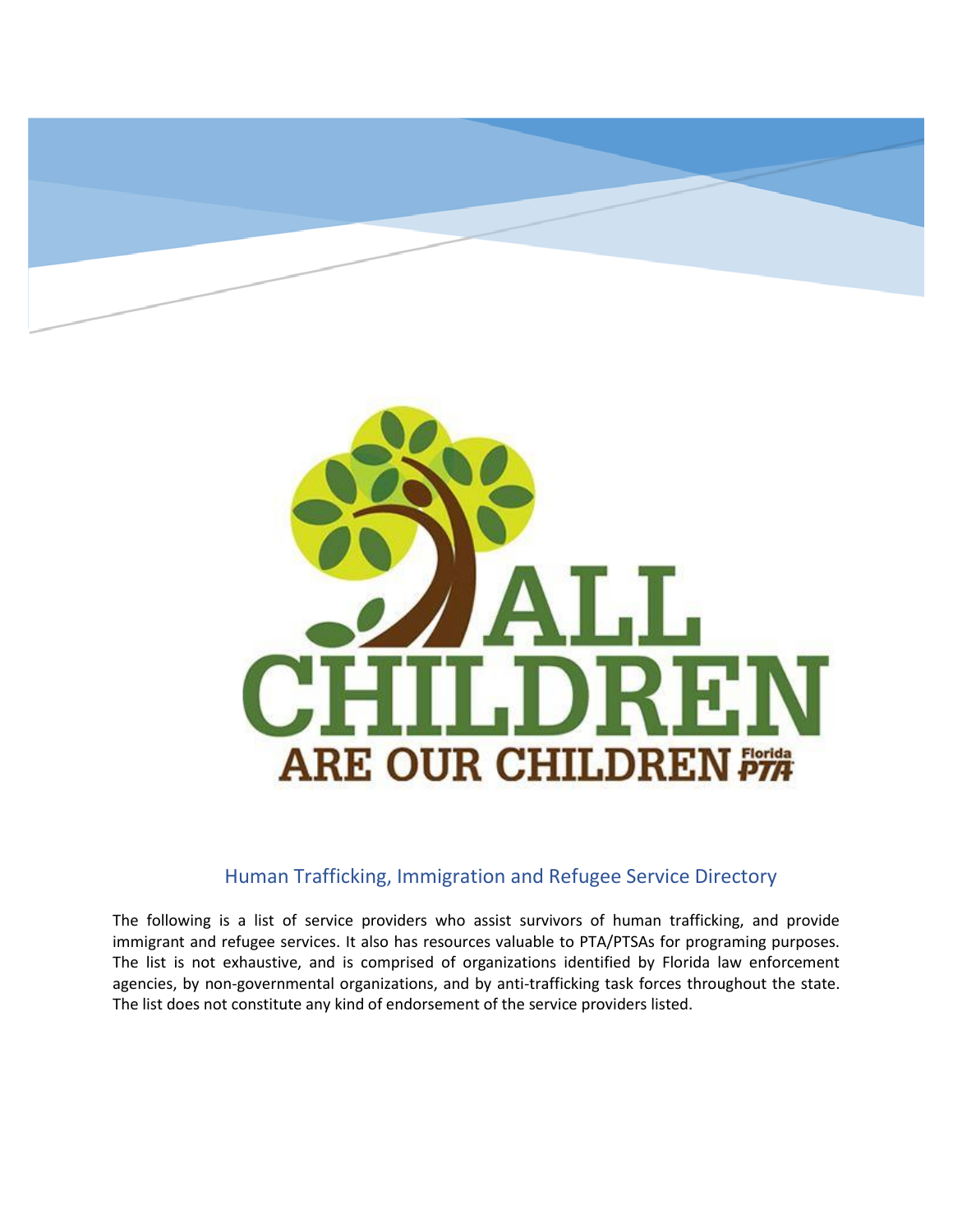**Abundant Living Ministries** offers legal counsel to battered immigrants and their children in self-petitioning for residency under the Violence Against Women Act (VAWA) and promotes and use the Victims of Trafficking and Violence Protection Act (VTVPA) to protect immigrant victims of crime through immigration's "T" and "U" Visa legal provisions allowing for legal immigration status—including work authorization—to victims and certain family members. It also provides legal counsel to low-income immigrants who are filing for family-based visa petitions, applications for adjustment of status and US citizenship. Phone (305) 571-7254 [www.floridaimmigrant.org](http://www.floridaimmigrant.org/)

**American Civil liberties Union of Florida** (ACLU) is freedom's watchdog, working daily in the courts, legislature, and throughout Florida to defend individual rights and personal freedoms guaranteed by the United States and Florida Constitutions and the Bill of Rights. Phone**:** (786) 363-2700 **www.**[aclufl.org](http://aclufl.org/)

**American Friends Immigrant Service Program** (AFIS) works to strengthen understanding and respect among the different populations settled in South Florida and accompanies refugees and immigrants through the complex immigration system by providing direct immigration representation and assistance. Phone 305-600- 5441 [www.afsc.org/office/miami-fl](http://www.afsc.org/office/miami-fl)

**Americans for immigrant Justice** (AI Justice) is a not-for-profit law firm that protects the basic rights of America's immigrants many of which have survived human rights violations such as slavery, denial of a legitimate asylum claim, abuses while detained and lack of due process. Phone**:** 305-573-1106 [www.aijustice.org](http://www.aijustice.org/)

The **Broward Human Trafficking Coalition (BHTC)** is a Coalition of individuals from the general public, those who serve it, and all community partners, in Southeast Florida who are individually and collectively committed to working to improve assistance for persons affected by the crime of human trafficking. The mission of the BHTC is to raise awareness about Human Trafficking. The Coalition serves as an information, education, and networking resource for organizations as well as the community. [www.bhtc.us](http://www.bhtc.us/)

**Catholic Charities Legal Services** provides comprehensive immigration legal services to all victims of trafficking. Phone 305-373-1073 [www.cclsmiami](http://www.cclsmiami/)

**Coalition for Research and Education against Trafficking and Exploitation (CREATE)** mission is to equip all members of the community with the skills to identify victims of human trafficking which results in increased reporting to appropriate health and social services. [www.nova.edu/create](http://www.nova.edu/create)

**Covenant House Florida** is a 24-hour shelter for any child under the age of 21 who is homeless, abused, neglected or at risk. It has both a crisis center and transitional housing. Children have access to counseling, case management, substance abuse treatment, employment assistance, independent living (classes for money management, grocery shopping and parenting education). Phone 954-561-5559; 1-800-683-833[8 www.covenanthousefl.org](http://www.covenanthousefl.org/)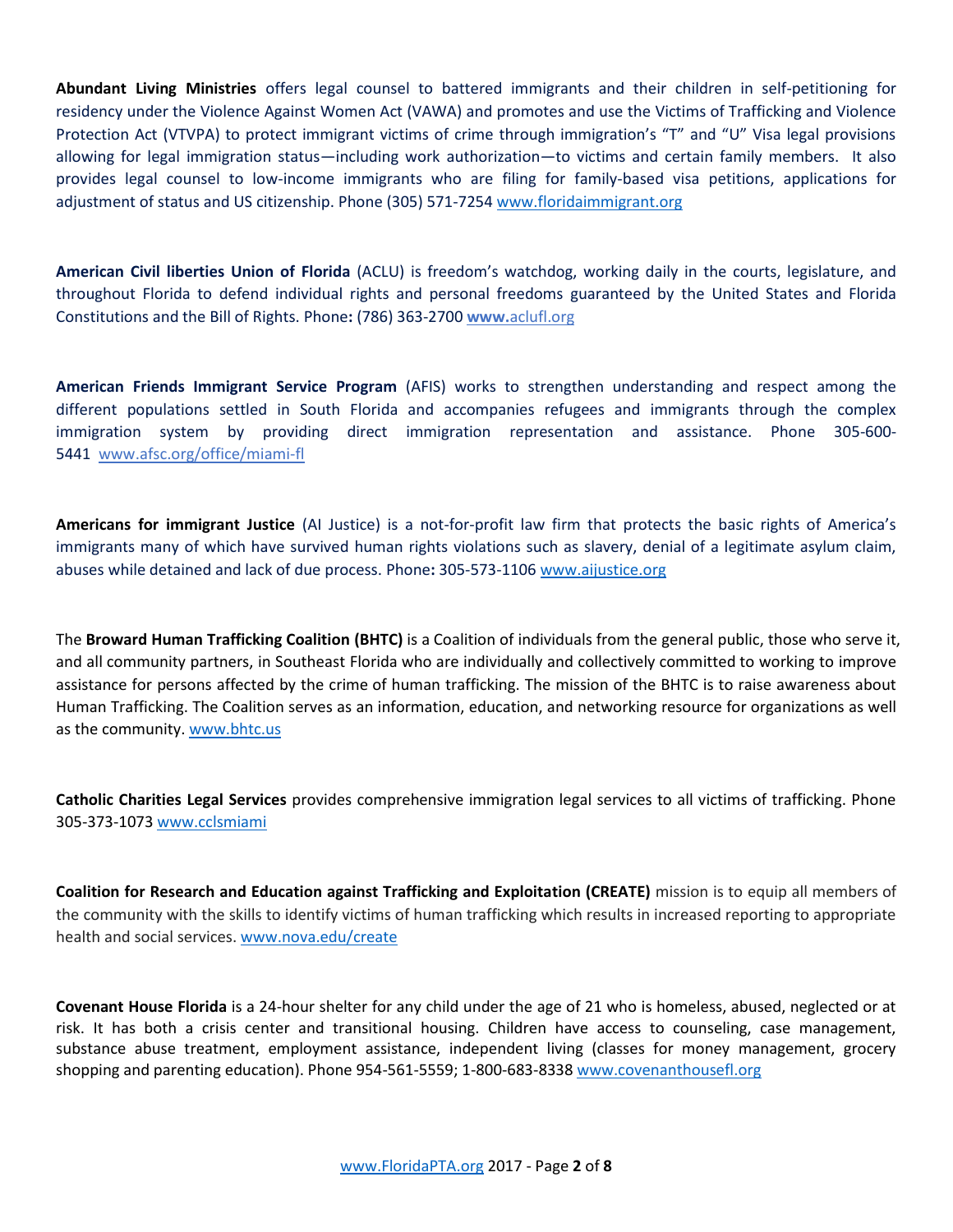**Federal Student Financial Aid, ED**: Federal Student Financial Aid for Certified victims of human trafficking as well as minors who have received an Eligibility Letter are eligible for Title IV student aid as long as they meet other eligibility requirements. In addition, family members of Certified or Eligible victims who have derivative T visas may also be eligible for Title IV student aid to assist that family member in covering the cost of higher education. www.ifap.ed.gov/dpcletters/ GEN0609.html and www.studentaid. ed.gov/PORTALSWebApp/students/english/TraffickingFaqs.jsp and www.fafsa.ed.gov or 800-4-FED-AID (1-800-433-3243) or [www.studentaid.ed.gov/PORTALSWebApp/students/english/funding.jsp](http://www.studentaid.ed.gov/PORTALSWebApp/students/english/funding.jsp)

**Florida Coalition Against Human Trafficking** provides advocacy throughout the process of recovery for pre-certified and certified immigrant trafficking victims and for domestic trafficking victims; provides case management in meeting victim needs such as housing, medical & mental health care, and education; works closely with community service providers to secure emergency food and shelter, medical and psychological treatment, and other services for victims. Phone 727- 442-3064 [www.stophumantrafficking.org](http://www.stophumantrafficking.org/)

**Florida Department of Children and Families (DCF) Immigrant Services** is a state program that coordinates and oversees many of the services provided to refugees and entrants in Florida to help them become economically self-sufficient. Refugee Services assists newly-arrived eligible clients in obtaining employment, learning English, acquiring job skills and overcoming legal or medical difficulties. **<http://www.myflfamilies.com/service-programs/refugee-services> Miami** 786-257-5173; **Tallahassee** 850-778-4065; **Jacksonville** 407-317-7335; **Orlando** 407-317-7335; 407-317-7336; **Tampa, Naples, Fort Myers, Sarasota** 813-545-1716 ; **Ft. Lauderdale & West Palm Beach** 561-227-6722

**Florida Freedom Partnership** provides assistance for pre-certified and certified victims of trafficking; provides housing, counseling, legal services, cash assistance, bus passes, furniture, ESOL or literacy classes for precertified victims. Certified victims are eligible for gift cards for supermarkets or pharmacies as well as employment services and ESOL or literacy classes. Phone 305-640-985[6 www.floridafreedom.org](http://www.floridafreedom.org/)

**Florida Immigrant Advocacy Center** provides comprehensive legal representation and case management for immigrant victims of both labor trafficking and sex trafficking (and provide referrals to numerous other organizations that assist victims of trafficking); also conducts trainings for law enforcement and for service providers on human trafficking. Phone 305-573-1106 [www.fiacfla.org](http://www.fiacfla.org/)

**Florida Immigrant Youth Network** (FIYN) is a youth led grassroots organization that has come together to organize around immigrant rights and social justice issues on a statewide level. The goal of FLIYN is to empower and educate their communities around immigrant issues, primarily those facing young people. Phone**:** 786-273-9748 [www.flimmigrantyouth.org](http://www.flimmigrantyouth.org/)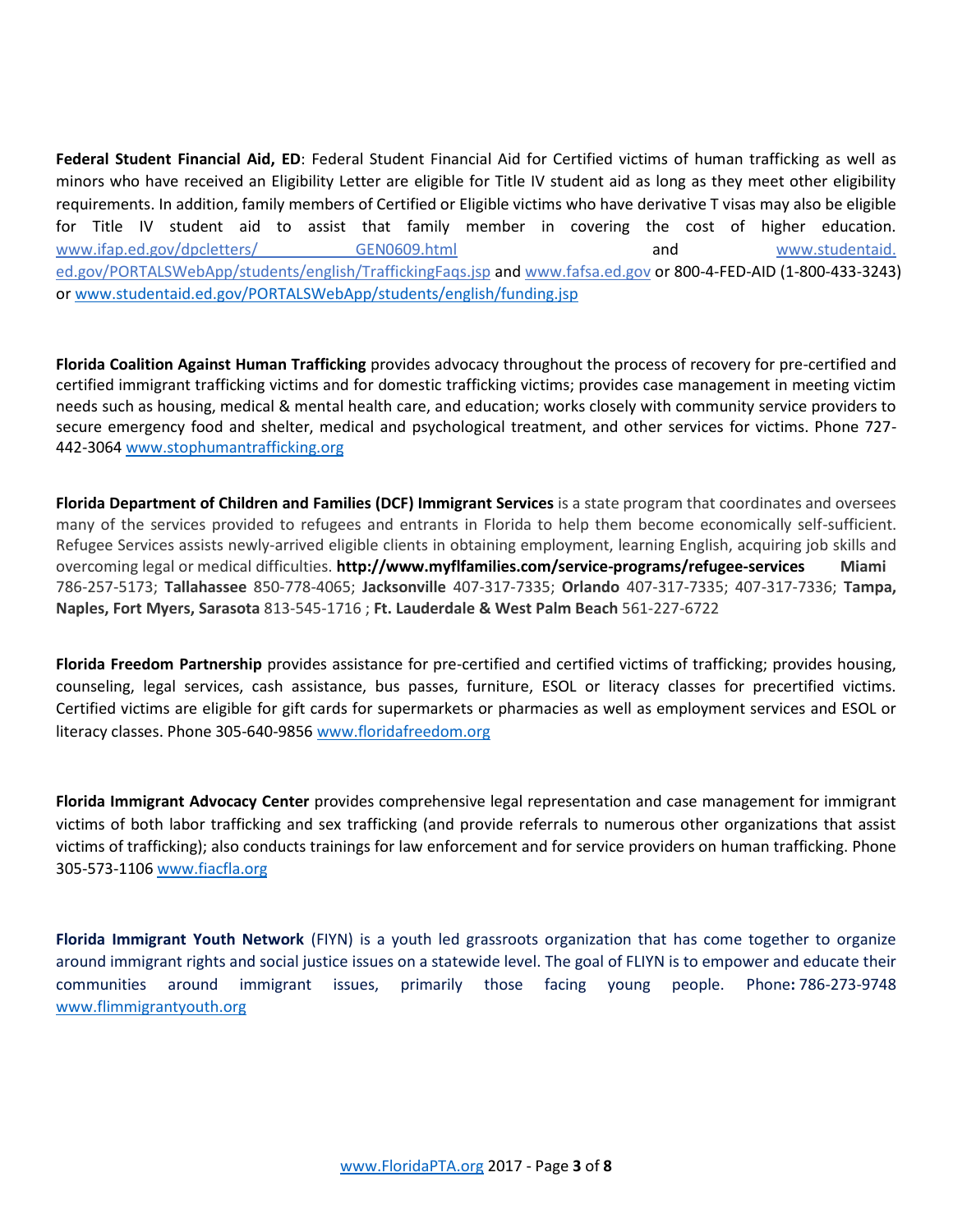**Florida State University Center for the Advancement of Human Rights** provides pro bono immigration representation for pre-certified and certified victims of human trafficking, as well as legal assistance with asylum, Special Immigrant Juvenile, VAWA, and U-visa cases. Phone 850-644-4551 [www.cahr.fsu.edu](http://www.cahr.fsu.edu/)

**Global Child Rescue** is a faith based organization that focuses on child rescue. It conducts outreach and awareness training in Florida and other states, and coordinates services with other agencies for victims of trafficking. 850-525-4807 [www.facebook.com/pages/Global-Child-Rescue/181364153052](http://www.facebook.com/pages/Global-Child-Rescue/181364153052)

**International Rescue Committee** delivers lifesaving care to people fleeing conflict and natural disaster. Year after year, the IRC is one of the highest-ranking nonprofits for accountability, transparency, and efficient use of contributions. Phone: + 1 212 551 3000 [www.help.rescue.org](http://www.help.rescue.org/)

**Kristi House** provides housing and case management for minors to include therapy; Project Gold focuses on the needs of child victims of sex trafficking between the ages of 11-18. Phone 305-547-680[0 www.kristihouse.org](http://www.kristihouse.org/)

**Lutheran Services Florida** provides services for international victims of human trafficking; assistance may include gift cards for food at Publix or Walt-mart; bus passes, paying for housing and teaching job seeking skills. Phone 954-486- 44222 [www.lsfnet](http://www.lsfnet/)

**Medical Screenings, Office of Refugee Resettlement (ORR), Administration for Children and Families (ACF), HHS**: Preventive health medical screenings and assessments are available to Certified trafficked persons and Eligible minors for early diagnosis and treatment of illnesses that are contagious or are barriers to self-sufficiency. To arrange for a referral for a medical screening, contact your State Refugee Coordinator or Refugee Health Coordinator via the following Web site: [http://www.acf.hhs.gov/programs/orr/partners/state\\_partners.htm](http://www.acf.hhs.gov/programs/orr/partners/state_partners.htm)

**Miami Bridge Youth and Family Services** provides services for adolescents between the ages of 10-17; temporary shelter for 30 days; offers family counseling for up to four months; parenting classes and life skills program; serve both domestic and international victims of trafficking. Phone 305-635-8953 www.miamibridge.org

**National Association for the Advancement Colored People (NAACP)** has a mission to ensure the political, educational, social and economic quality of rights of all persons and to eliminate race based discrimination**. Phone** 410-580-5777 or 877- NAACP-98 [www.naacp.org](http://www.naacp.org/)

**National Center for Missing and Exploited Children** serves as a focal point in providing assistance to parents, children, law enforcement, schools, and the community in recovering missing children and raising public awareness about ways to help prevent child abduction, molestation, and sexual exploitation. Phone: 703-274-3900 [www.nsvrc.org](http://www.nsvrc.org/)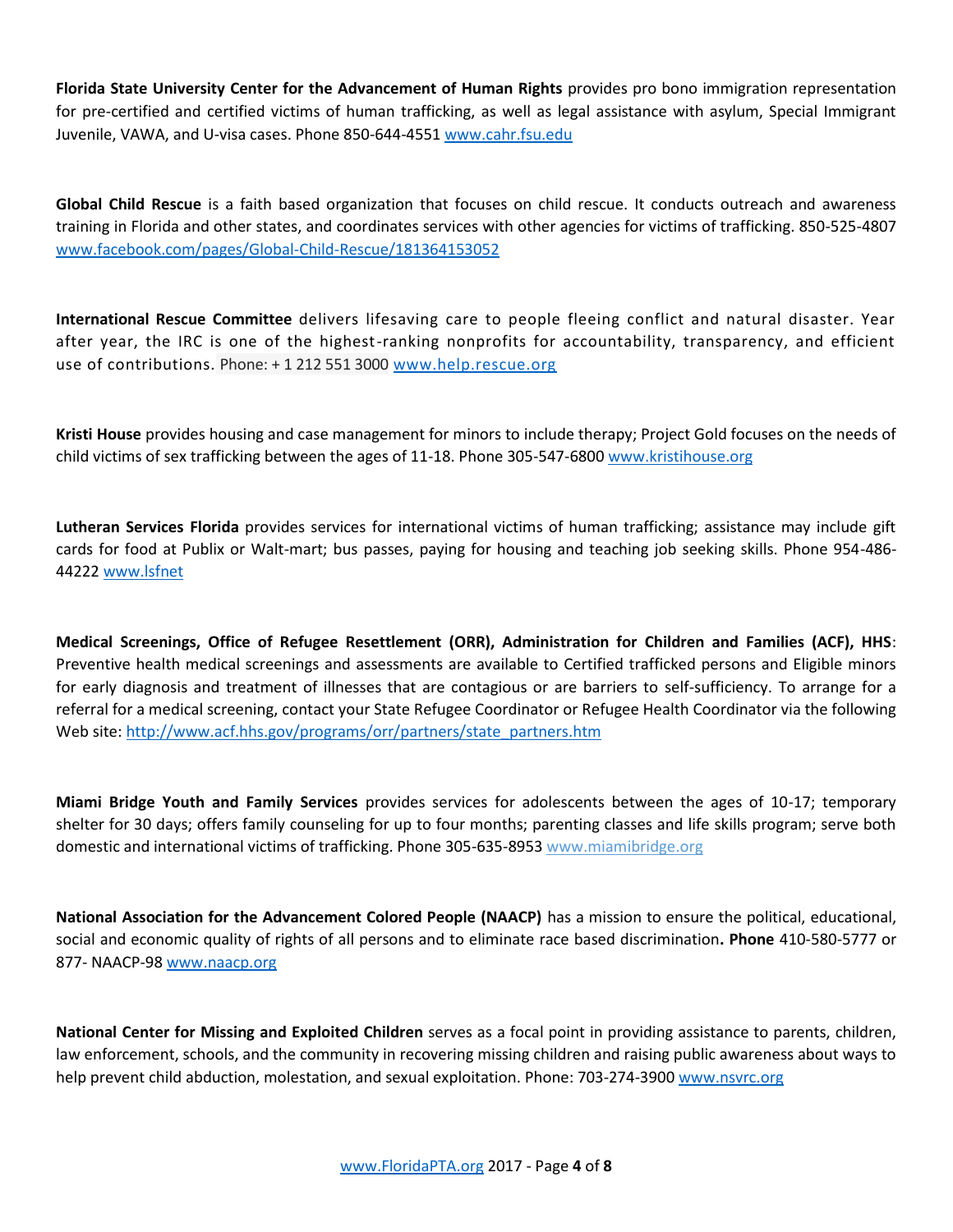**National Human Trafficking Resource Center (NHTRC**) is a national hotline 1-888-373-7888 or e-mail [NHTRC@PolarisProject.org](mailto:NHTRC@PolarisProject.org) that operates 24 hours a day working to improve the national response to protect victims of human trafficking by providing callers with a range of comprehensive services, including crisis intervention, urgent and non-urgent referrals, tip reporting, and comprehensive anti-trafficking resources and technical assistance. Resources: www. traffickingresourcecenter.org

**Palm Beach County Coalition for Immigration Rights** works locally to build a diverse, politically-conscious coalition to organize and build a powerful base of people who will be able to lead and mobilize responses to the issues that immigrants face, educate our community about the misconceptions and contributions of immigrants in the US, and influence public policy. Phone**:** 561-594-1087 [www.palmbeachimmigrant.org](http://www.palmbeachimmigrant.org/)

**Real Talk** is a community-led, grassroots coalition created to bring more diverse voices to the table so we can better meet the needs of all Florida students. Florida PTA, the NAACP Florida State Conference, the Florida Immigrant Coalition, LULAC, the Florida Council of Churches and numerous other civil rights, education and community organizations from across the state have banded together to identify and support solutions that help Black, Hispanic, low-income and other underrepresented students succeed in school and beyond. [www.realtalkfl.org](http://www.realtalkfl.org/)

The **Redlands Christian Migrant Association** (RCMA) is a 501(c)(3) non-profit organization, non-sectarian voluntary organization, which focuses on the well-being and care of impoverished immigrant's children all throughout the state of Florida. RCMA provides high-quality childcare and early education for children of migrant farm workers and other rural, low-income families. Programs include Head Start, Migrant Head Start and before and after-school activities in 21 Florida Counties. Parents are involved and encouraged in civic participation, through voting and working for the organization through their own committees and associations. Phone**:** 239-658-3560 [www.rcma.org](http://www.rcma.org/)

**Refugee Cash Assistance (RCA), Office of Refugee Resettlement (ORR), Administration for Children and Families (ACF), HHS**: RCA provides cash assistance for trafficking victims who are ineligible for TANF or Supplemental Security Income (SSI). Recipients of Refugee Cash Assistance are required to register for employment services and participate in employability service programs, unless specifically exempted by State criteria. [www.acf.hhs.gov/programs/orr/benefits/cma.htm](http://www.acf.hhs.gov/programs/orr/benefits/cma.htm)

**Refugee Medical Assistance (RMA)** provides medical assistance for trafficking victims who are ineligible for Medicaid or Children's Health Insurance Program (CHIP). [www.acf.hhs.gov/programs/orr/benefits/cma.htm](http://www.acf.hhs.gov/programs/orr/benefits/cma.htm)

**Services for Trafficking Victims Discretionary Grant, Office of Victims of Crime (OVC)** funds services for trafficking victims prior to the granting of a Certification Letter to the victim. Services include housing or shelter; food; medical, mental health, and dental services; interpreter/translator services; criminal justice victim advocacy; legal services; social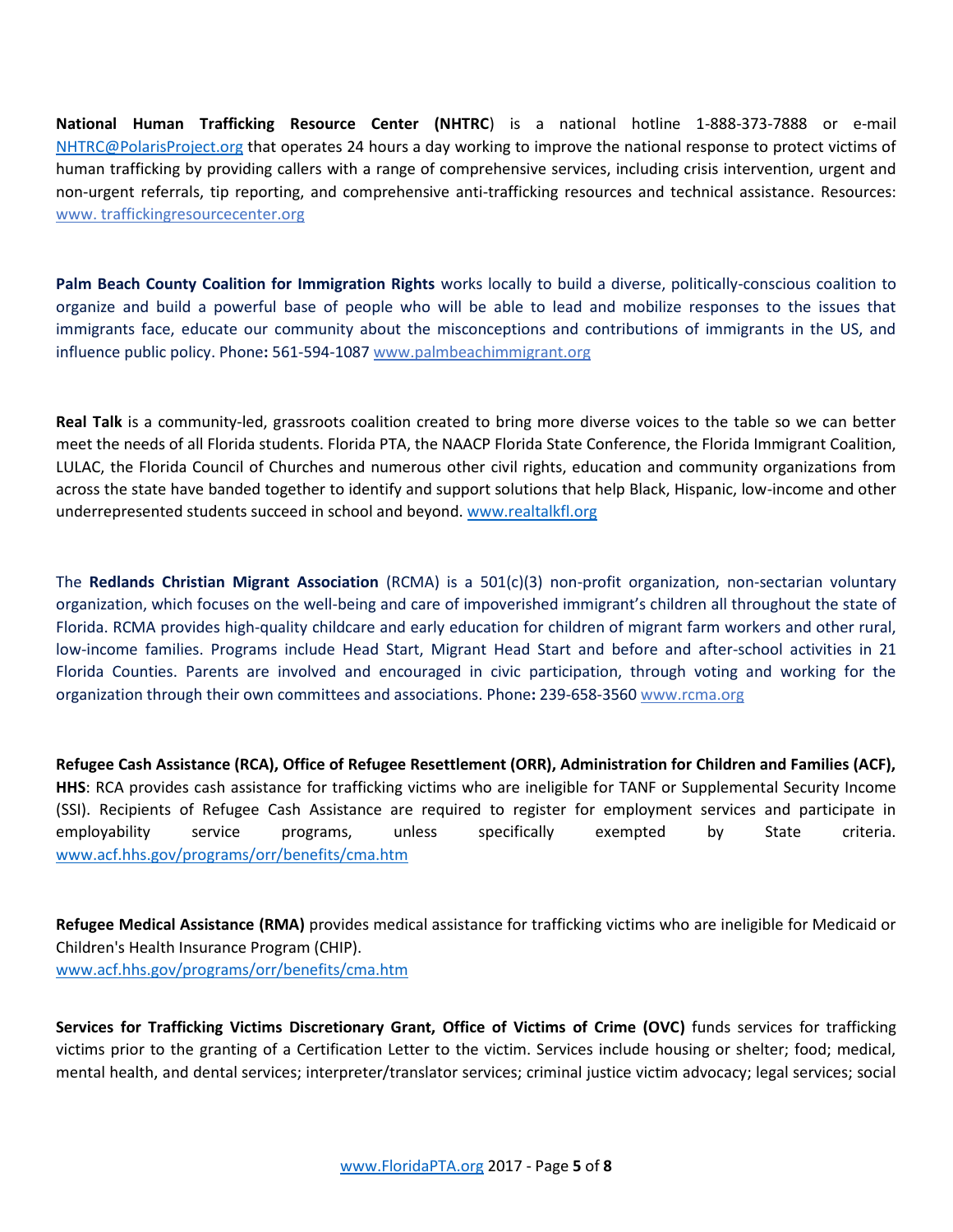services advocacy; literacy education; and/or employment assistance. [www.ojp.usdoj.gov/ovc/grants/traffickingmatrix.html](http://www.ojp.usdoj.gov/ovc/grants/traffickingmatrix.html)

**Share Hope International** is dedicated to bringing an end to sex trafficking through their 3-pronged approach: prevent, restore and justice. Phone 866-437-5433 [www.sharedhope.org](http://www.sharedhope.org/)

**Special Supplemental Nutrition Program for Women, Infants and Children (WIC), Food and Nutrition Service, USDA**: WIC provides supplemental food packages for nutritionally at-risk, low-income pregnant, breastfeeding, and postpartum women; infants; and children up to five years of age. [www.floridahealth.gov/programs-and-services/wic/or call](http://www.floridahealth.gov/programs-and-services/wic/or%20call 1-800-342-3556) 1-800-[342-3556](http://www.floridahealth.gov/programs-and-services/wic/or%20call 1-800-342-3556)

**Southern Poverty Law Center** employs a 3-prong strategy to battel racial and social injustice: fighting hate, teaching tolerance and seeking justice for the most vulnerable members of our society. It works to protect the rights of immigrants and their families. [www.splcenter.org/issues/immigrant-justice](http://www.splcenter.org/issues/immigrant-justice)

**St. Thomas Law Human Trafficking Academy** is designed to conduct research, outreach and education in the field of human trafficking. In particular, it offers specialized training and technical assistance to law enforcement, lawyers, healthcare providers, teachers, students, researchers, religious institutions and the community at large on issues related to the crime of trafficking in persons. Phone 305-474-6870; 877-788-7526 [www.humantraffickingacademy.org](http://www.humantraffickingacademy.org/)

**Students Working for Equal Rights** (SWER) founded by undocumented immigrant youth for the liberation of the oppressed. We work to raise awareness in our communities about social justice and equal access to education by means of grassroots organizing, political education, alliance building, nonviolent direct action and civic engagement. Phone**:** 786-273 - 9748 [www.SWER.org](http://www.swer.org/)

**Supplemental Nutrition Assistance Program (formerly called the Food Stamp Program), Food and Nutrition Service, USDA**: SNAP provides nutrition assistance to low-income individuals and families so they can buy the food needed for good health. Benefits are provided on an electronic card that is used like an ATM card at participating grocery stores. [www.fns.usda.gov/snap/outreach/map](http://www.fns.usda.gov/snap/outreach/map) or an online Pre-Screening Tool at www.snap-step1.usda.gov/fns/

**Tapestri, Inc**. provides comprehensive case management services to foreign victims and potential victims of trafficking seeking HHS certification. They provide case management to assist a victim of trafficking to become certified, and other necessary services after Certification and grants ensure the provision of efficient, high-quality services to victims of human trafficking, support to help victims gain timely access to shelter, legal assistance, job training, and health care, enabling them to live free of violence and exploitation. Phone 404-299-2185 [www.tapestri.org](http://www.tapestri.org/)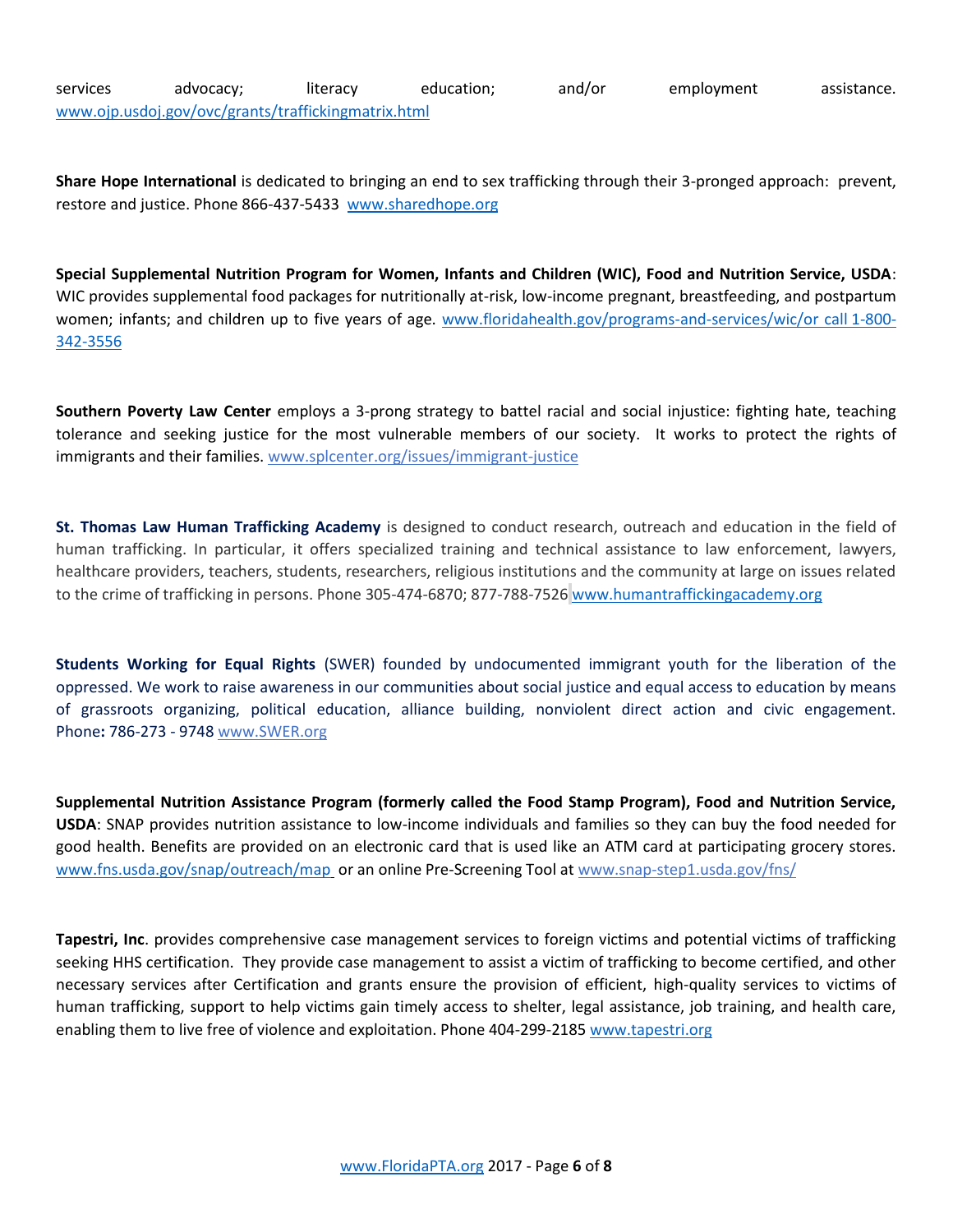**Unaccompanied Refugee Minors Program (URM),** program can provide care to an unaccompanied child victim of trafficking who has received an Eligibility Letter and met established criteria for reclassification or designation as an unaccompanied refugee minor. The URM program provides specialized, culturally appropriate foster care or other licensed care settings according to children's individual needs. Services include: indirect financial support for housing, food, clothing, and medical care; intensive case management; family reunification; independent living skills training; educational supports; English language training; career/college counseling; mental health services; assistance adjusting immigration status; cultural activities; recreational opportunities; support for social integration; and retention of ethnic and religious heritage. To access the URM program for a child victim of trafficking who has received an Eligibility Letter, contact the ORR Child Protection Specialist at 202-205-4582. [www.acf.hhs.gov/programs/orr/programs/unaccompanied\\_refugee\\_ minors.htm](http://www.acf.hhs.gov/programs/orr/programs/unaccompanied_refugee_%20minors.htm)

**United States Department of Health & Human Services Look Beneath the Surface campaign** works with grantees and stakeholders to raise awareness of human trafficking and the factors that make certain populations more at risk. The campaign also empowers the public to help identify victims and connect those victims with services by calling the **National Human [Trafficking](https://humantraffickinghotline.org/) Hotline** at 888-373-7888. Get involved to spread the word and forge pathways to freedom for survivors and those at risk of human trafficking in your community. Downloadable materials available. [www.acf.hhs.gov/otip/partnerships/look-beneath-the-surface](http://www.acf.hhs.gov/otip/partnerships/look-beneath-the-surface)

**United States Department of Homeland Security** has developed the Blue Campaign as the unified voice for the efforts to combat human trafficking. It works in collaboration with law enforcement, government, non-governmental and private organizations, to protect the basic right of freedom and to bring those who exploit human lives to justice. It raises public awareness about human trafficking, and uses [partnerships](https://www.dhs.gov/blue-campaign/partnerships) to educate the public to recognize human trafficking and report suspected instances. The Blue Campaign also offers [training](https://www.dhs.gov/blue-campaign/awareness-training) to law enforcement and others to increase detection and investigation of human trafficking, and to protect victims and bring suspected traffickers to justice. Phone 866-373-7888 [www.dhs.gov/blue-campaign](http://www.dhs.gov/blue-campaign)

**United States Department of Justice's (USDOJ) Office of Victims of Crime (OVC)** provides services for pre-certified trafficking victims which include housing or shelter; food; medical, mental health, and dental services; interpreter/translator services; criminal justice victim advocacy; legal services; social services advocacy; literacy education; and/or employment assistance. www.ojp.usdoj.gov/ovc/grants/traffickingmatrix.html and www.ovc.ncjrs.gov/findvictimservices

**University of Miami Law School immigration Clinic** accepts clients who are in removal proceedings before immigration court, the Board of Immigration Appeals, or federal courts. The clinic accepts cases of detained and non-detained immigrants on a referral basis from legal service providers and other organizations. Phone: 305-284-6092 [www.law.miami.edu/academics/clinics/immigration-clinic](http://www.law.miami.edu/academics/clinics/immigration-clinic)